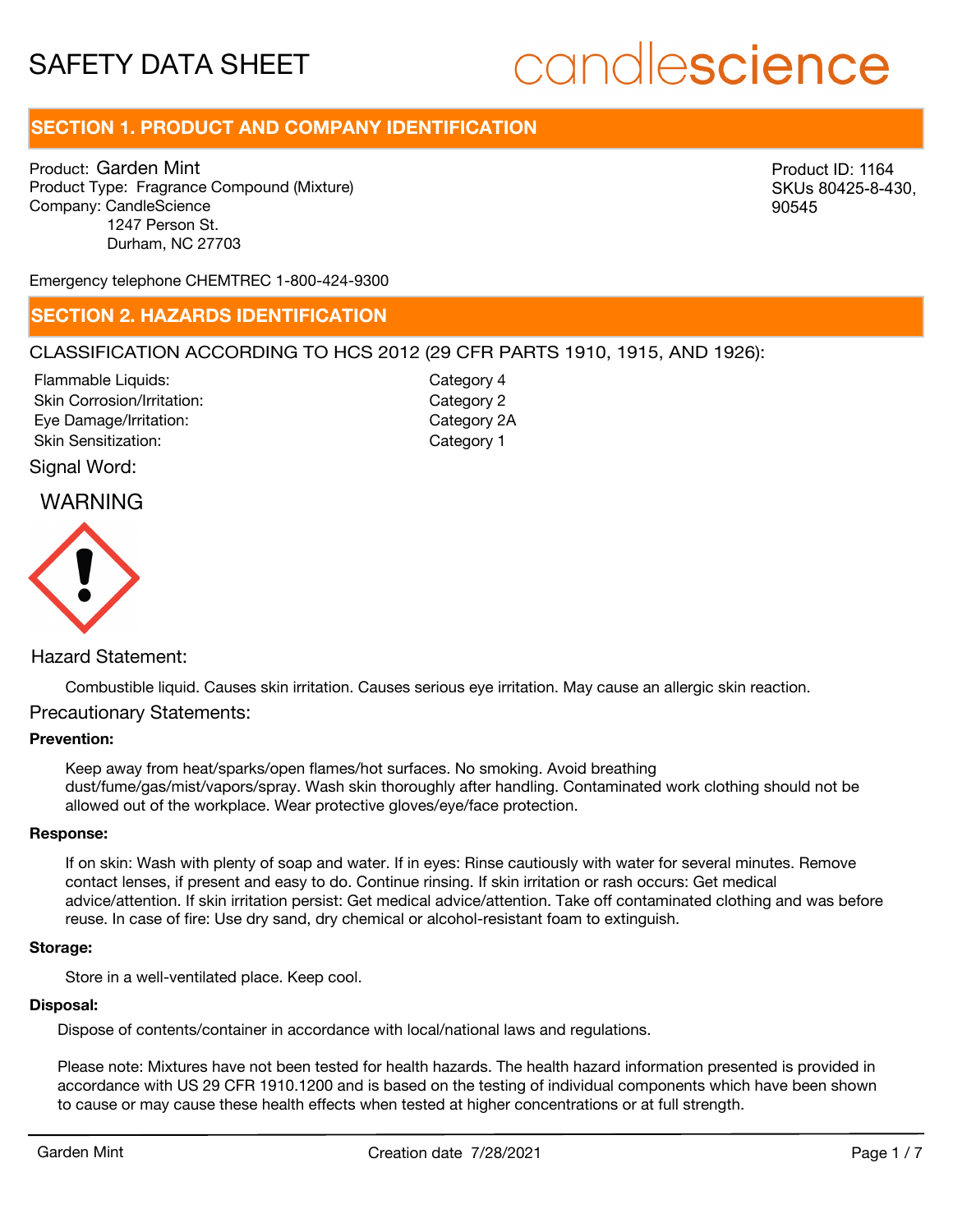# candlescience

## **SECTION 3. COMPOSITION/INFORMATION ON INGREDIENT**

| Hazardous components                      | CAS No.        | Weight % |
|-------------------------------------------|----------------|----------|
| Linalool                                  | 78-70-6        | $1 - 10$ |
| laevo-Carvone                             | 6485-40-1      | $1 - 10$ |
| Linalyl acetate                           | 115-95-7       | $1 - 10$ |
| Benzyl acetate                            | $140 - 11 - 4$ | $1 - 10$ |
| Carvone                                   | $99-49-0$      | $1 - 10$ |
| Eucalyptol                                | 470-82-6       | $1 - 10$ |
| 2,4-dimethylcyclohex-3-ene-1-carbaldehyde | 68039-49-6     | $1 - 10$ |
| menthol                                   | 89-78-1        | $1 - 10$ |
| Geraniol                                  | 106-24-1       | ≤ 1      |

## **SECTION 4. FIRST AID MEASURES**

#### Inhalation:

Get to fresh air immediately. Consult poison control center or physician if any symptoms develop.

#### Skin contact:

Rinse immediately with plenty of water for at least 15 minutes. If skin irritation occurs, seek medical advice/attention. Remove contaminated clothing and shoes. Immediately seek medical attention if chemical entered ear canal. When symptoms persist or in all cases of doubt seek medical advice.

#### Eye contact:

Remove contact lenses. Immediately flush eyes for at least 15 minutes. Get medical attention

#### Ingestion:

Do not induce vomiting unless advised by poison control or physician.

#### Most important symptoms:

Causes skin irritation. May cause an allergic reaction. Causes serious eye irritation.

### Indication of immediate medical attention:

Treat symptomatically.

### General information:

Consolt physician or Poison Control Center.

## **SECTION 5. FIREFIGHTING MEASURES**

Suitable extinguishing media: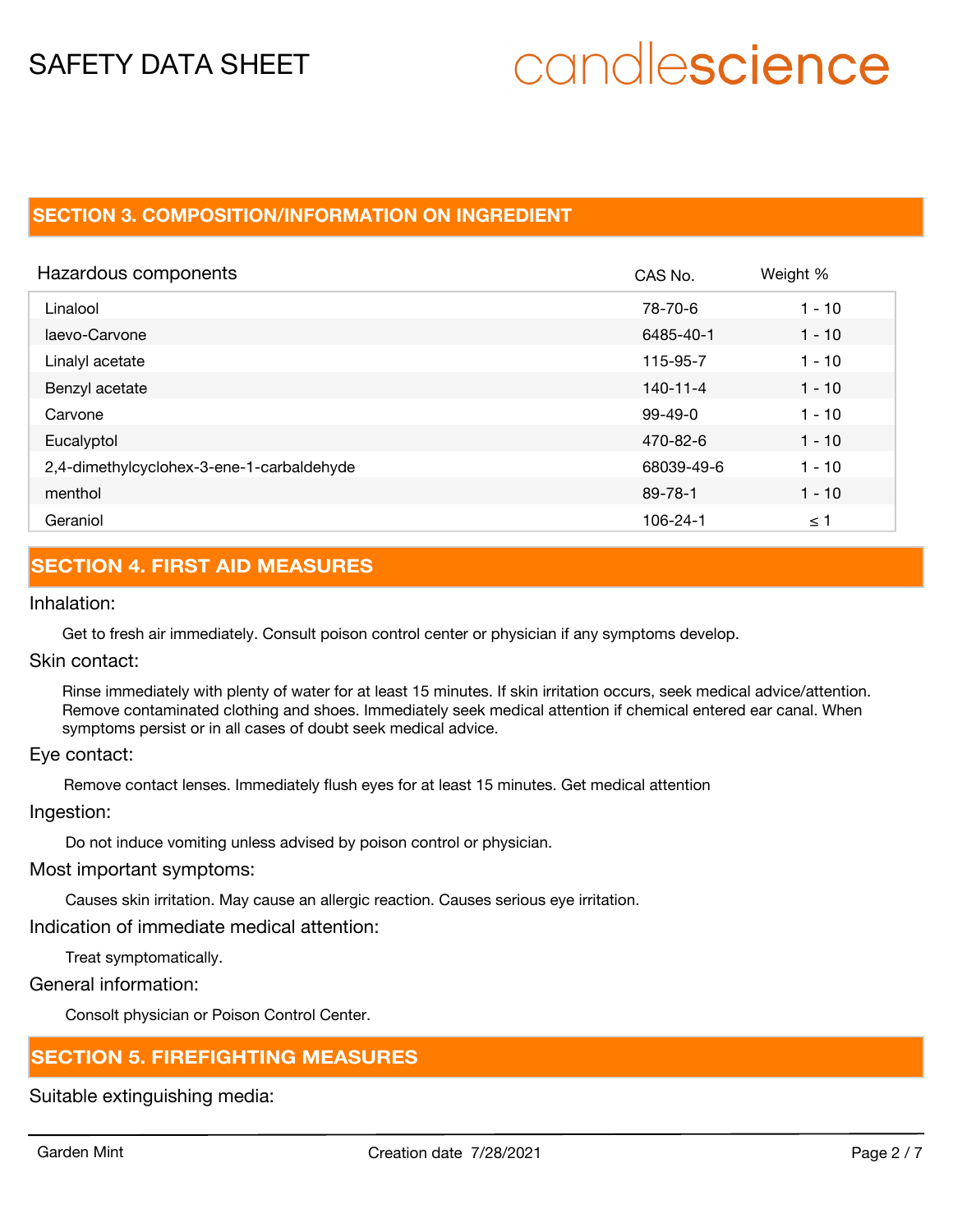# candlescience

Foam, carbon dioxide, or dry chemical.

#### Unsuitable extinguishing media:

Avoid use of water in extinguishing fires.

#### Specific hazards:

During fire, gases hazardous to health may be formed. Do not allow run-off from fire fighting to enter drains or water courses.

#### Special fire fighting procedures:

Wear self-contained breathing apparatus for firefighting. Move containers from fire area if it can be done safely. Use water spray jet to protect personnel and to cool endangered containers.

## **SECTION 6. ACCIDENTAL RELEASE MEASURES**

#### Personal precautions, protective equipment and emergency procedures:

Evacuate personnel to safe areas. Remove all sources of ignition. Ensure adequate ventilation. Keep people away from and upwind of spill/leak. Wear appropriate protective equipment and clothing during clean-up.

#### Environmental precautions:

Do not allow to enter into soil/subsoil. Do not allow to enter into surface water or drains. Dispose of in accordance with local regulations. Local authorities should be advised if significant spillage cannot be contained.

#### Methods and materials for containment and cleaning up:

Soak up with inert absorbent material (e.g. sand, silica gel, vermiculite). Keep in suitable and closed containers for disposal. Clean contaminated floors and objects thoroughly while observing environmental regulations.

### **SECTION 7. HANDLING AND STORAGE**

#### Precautions for safe handling:

Avoid contact with skin and eyes. Avoid prolonged inhalation of vapors. Wash hands and other exposed areas with mild soap and water before eating, drinking or smoking and when leaving work. Handle in accordance with good industrial hygiene and safety practices.

#### Conditions for safe storage, including any incompatibilities:

Store in tightly closed and upright container in a cool, dry, ventilated area. Store away from light, heat, and sources of ianition.

## **SECTION 8. EXPOSURE CONTROLS/PERSONAL PROTECTION**

#### Exposure Guidelines:

ACGIH: Geraniol (CAS 106-24-1) TWA 5 ppm

ACGIH: Benzyl acetate (CAS 140-11-4) TWA 10 ppm

CAL PEL: Benzyl acetate (CAS 140-11-4) PEL 10ppm (61 mg/m<sup>3</sup>)

### Appropriate Engineering Controls:

### **Ventilation:**

Use engineering controls to maintain airborne levels below exposure limit requirements or guidelines. If there are no applicable exposure limit requirements or guidelines, use only with adequate ventilation. Local exhaust ventilation may be necessary for some operations.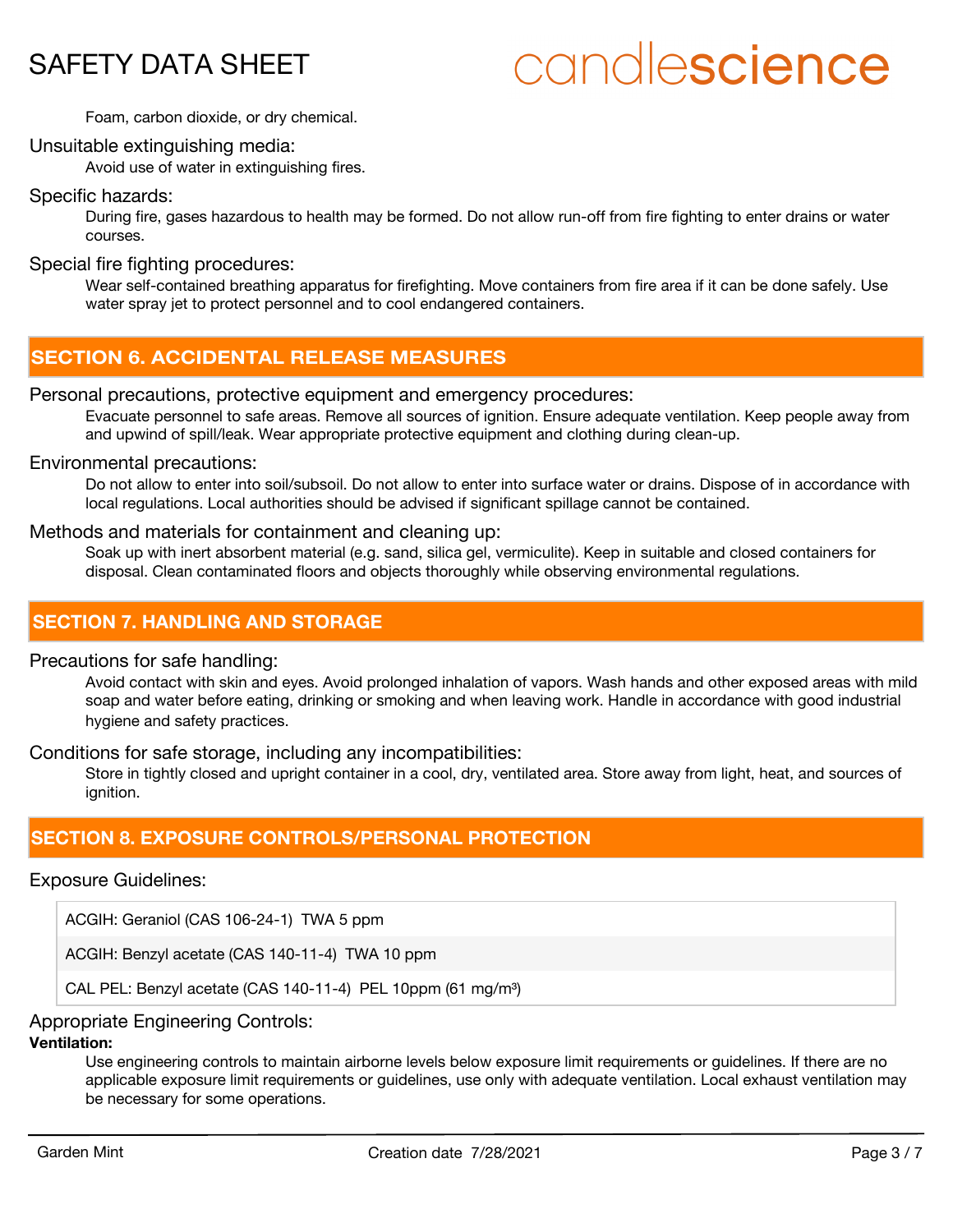

## candlescience

#### Personal Protective Equipment:

#### **Eye protection:**

Ensure that eyewash stations and safety showers are close to the workstation location. Chemical resistant goggles must be worn.

#### **Hand protection:**

Wear chemical resistant gloves suitable for this material as determined by a hazard assessment. Gloves should be discarded and replaced if there is any indication of degradation or chemical breakthrough.

#### **Skin and body protection:**

Wear protective clothing suitable for this material as determined by a hazard assessment.

#### **Respiratory protection:**

Respiratory protection should be worn when workplace exposures exceed exposure limit requirements or guidelines. If there are no applicable exposure limits or guidelines, use an approved respirator where there is a potential for adverse effects, including but not limited to respiratory irritation or odor, where indicated or required by the exposure assessment. Selection of air-purifying or positive-pressure supplied air will depend on the results of the exposure assessment which includes an evaluation of the specific operations and the actual or potential airborne concentrations. The type of cartridge or filter to be used must be selected and approved for the chemical, class, or classes of chemicals likely to be encountered in the workplace. For emergency conditions, use an approved positive-pressure self-contained breathing apparatus.

#### **General hygiene considerations:**

Handle in accordance with good industrial hygiene and safety practice. Remove contaminated clothing and protective equipment before entering eating areas. Wash hands before breaks and immediately after handling the product.

### **SECTION 9. PHYSICAL AND CHEMICAL PROPERTIES**

| Appearance:                                          | Liquid                                                      |  |  |
|------------------------------------------------------|-------------------------------------------------------------|--|--|
| Color:                                               | Colorless to very slightly yellow                           |  |  |
| Odor:                                                | Characteristic                                              |  |  |
| Odor threshold:                                      | N/A                                                         |  |  |
| pH:                                                  | N/A                                                         |  |  |
| Melting point:                                       | N/A                                                         |  |  |
| Boiling point:                                       | N/A                                                         |  |  |
| Flashpoint:                                          | 88 °C<br>190 °F                                             |  |  |
| Evaporation Rate (Butyl Acetate $= 1$ ):<br>N/A      |                                                             |  |  |
| Flammability (solid, gas):                           | N/A                                                         |  |  |
| Upper lower flammability or explosive limits:<br>N/A |                                                             |  |  |
| Vapor density (Air=1):                               | N/A                                                         |  |  |
| Vapor pressure:                                      | 0.1182 hPa at $68^{\circ}F(20^{\circ}C)$ Calculated (99.6%) |  |  |
| Specific gravity (H2O=1):                            | 0.88197                                                     |  |  |
| Solubility in water:                                 | N/A                                                         |  |  |
| Solubility in other solvents:                        | Practically insoluble                                       |  |  |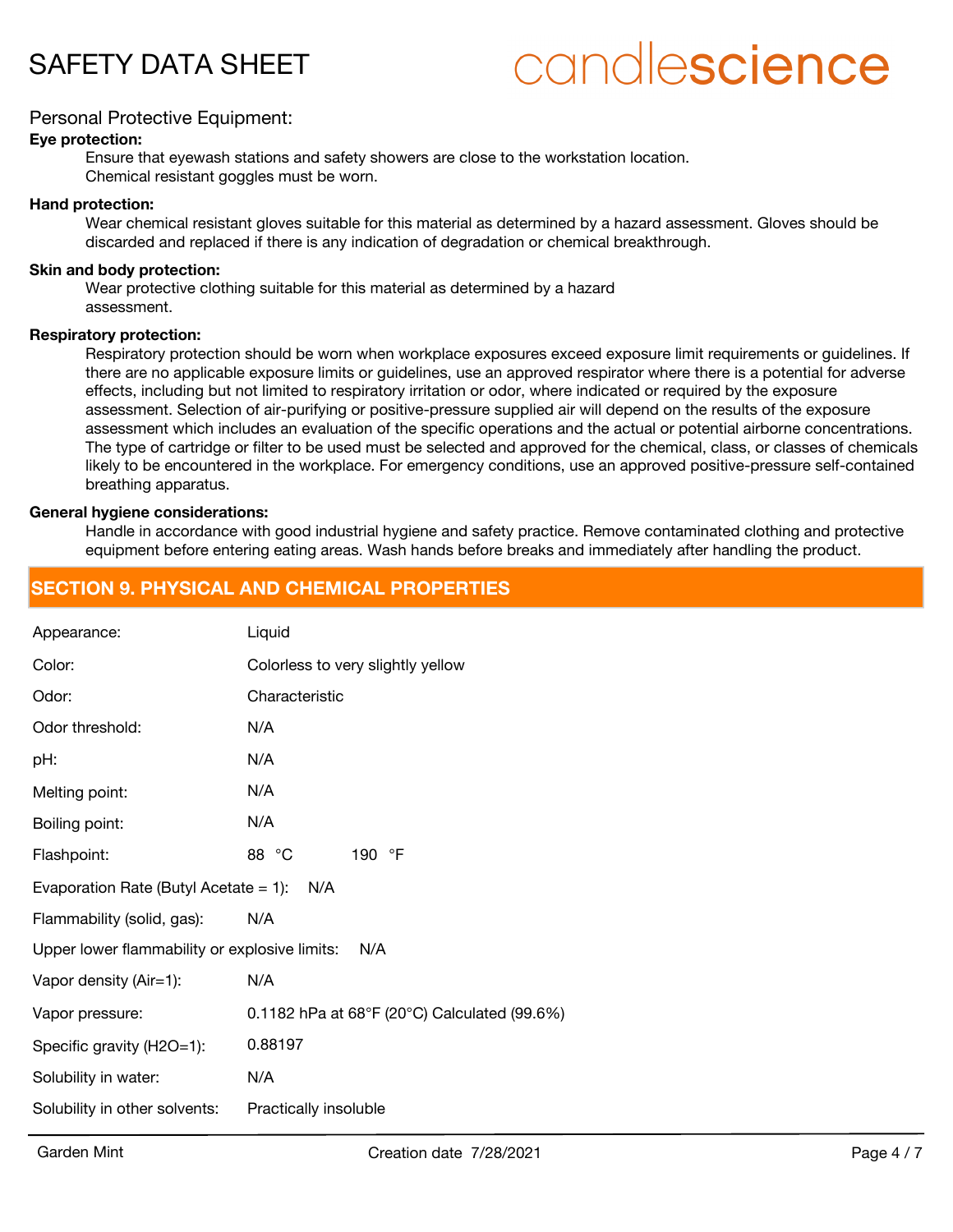# candlescience

Partition coefficient: n-octanol/water: N/A Auto-ignition temperature: N/A Decomposition temperature: N/A

| Decomposition temperature. | $\mathbf{u}$ |
|----------------------------|--------------|
| Kinematic viscosity:       | N/A          |
| Dynamic viscosity:         | N/A          |
| Explosive properties:      | N/A          |
| Oxidizing properties:      | N/A          |
| Refractive index:          | N/A          |

## **SECTION 10. STABILITY AND REACTIVITY**

#### **Chemical stability:**

The product is stable and non-reactive under normal conditions of use, storage and transport.

#### **Possibility of hazardous reactions:**

Material is stable under normal conditions.

#### **Conditions to avoid:**

Heat, flames and sparks. Temperature extremes and direct sunlight.

#### **Incompatible materials:**

Strong oxidizing agents. Strong acids. Strong Bases.

#### **Hazardous decomposition products:**

No hazardous decomposition products are known.

## **SECTION 11. TOXICOLOGICAL INFORMATION**

#### **Acute oral toxicity:**

No data available.

#### **Acute dermal toxicity:**

No data available.

#### **Acute inhalation toxicity:**

No data available.

#### **Skin corrosion/irritation:**

May cause skin irritation and/or dermatitis in susceptible persons.

#### **Serious eye damage/eye irritation:**

Vapours may cause irritation to the eyes, respiratory system of the skin.

#### **Respiratory or skin sensitization:**

Causes sensitization's

#### **Mutagenicity:**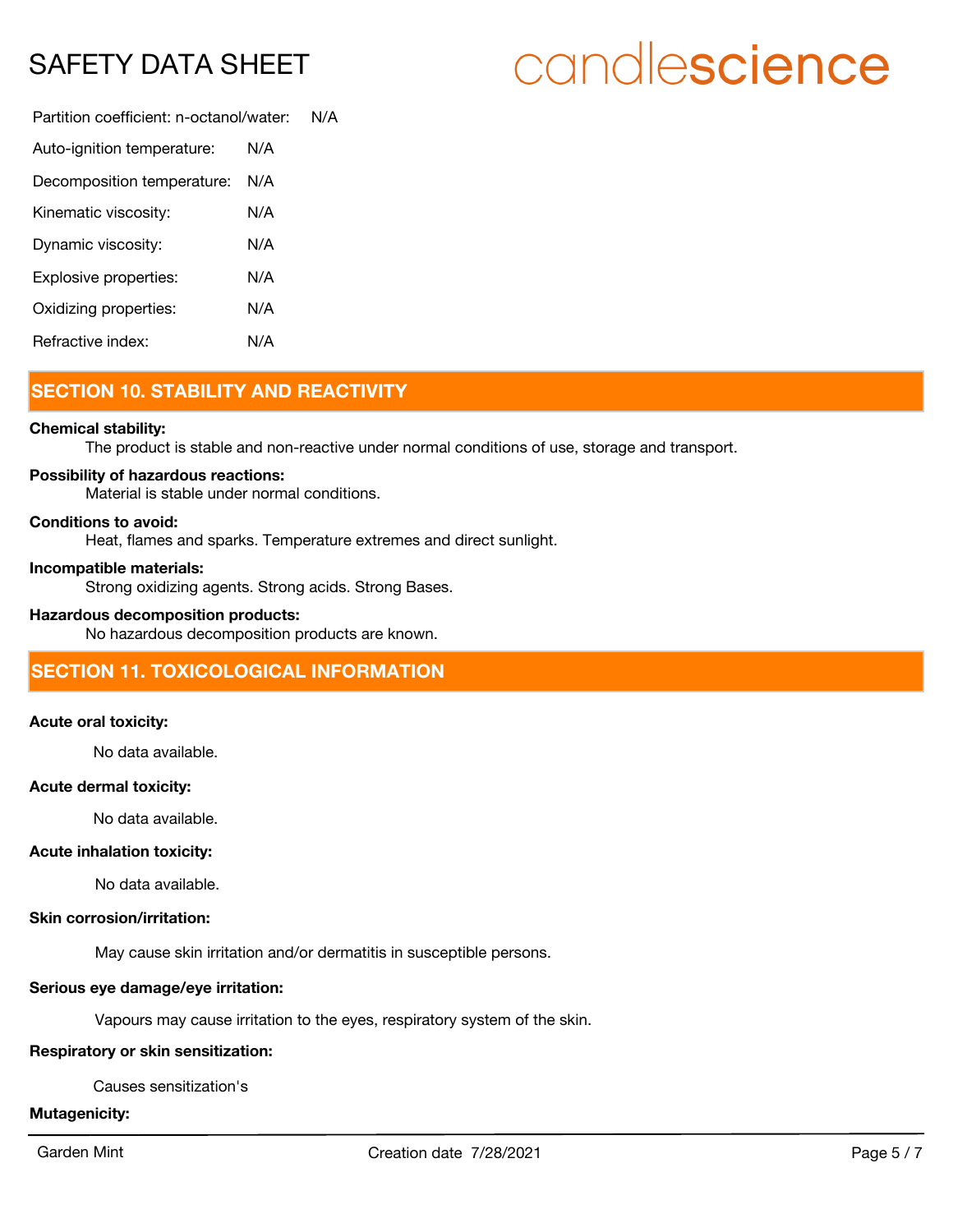# candlescience

N/A

#### **Reproductive toxicity:**

N/A

#### **Carcinogenicity:**

N/A

Please note: Mixtures have not been tested for health hazards. The health hazard information presented is provided in accordance with US 29 CFR 1910.1200 and is based on the testing of individual components which have been shown to cause or may cause these health effects when tested at higher concentrations or at full strength.

## **SECTION 12. ECOLOGICAL INFORMATION**

#### **Ecotoxicity:**

N/A

#### **Persistence and Degradability:**

N/A

#### **Bioaccumulation:**

N/A

#### **Other Adverse Effects:**

N/A

## **SECTION 13. DISPOSAL CONSIDERATIONS**

#### **Disposal instructions:**

Collect and reclaim or dispose in sealed containers at licensed waste disposal site. Do not allow this material to drain into sewers/water supplies. Do not contaminate ponds, waterways or ditches with chemical or used container. Dispose of contents/container in accordance with local/regional/national/international regulations.

#### **Local disposal regulations:**

Dispose in accordance with all applicable regulations.

#### **Hazardous waste code:**

The waste code should be assigned in discussion between the user, the producer and the waste disposal company.

#### **Waste from residues/unused products:**

Dispose of in accordance with local regulations. Empty containers or liners may retain some product residues. This material and its container must be disposed of in a safe manner.

#### **Contaminated packaging:**

Since emptied containers may retain product residue, follow label warnings even after container is emptied. Empty containers should be taken to an approved waste handling site for recycling or disposal.

| <b>SECTION 14. TRANSPORT INFORMATION</b> |                                                                                                              |            |  |
|------------------------------------------|--------------------------------------------------------------------------------------------------------------|------------|--|
| <b>IATA UN Number:</b>                   | UN 3082                                                                                                      |            |  |
| <b>IATA UN Proper Shipping Name:</b>     | Environmentally hazardous substance, liquid n.o.s. (Hexamethylindanopyran, allyl<br>(cyclohexyloxy) acetate) |            |  |
| <b>IATA Transport Hazard Class:</b>      | 9                                                                                                            |            |  |
| Garden Mint                              | Creation date 7/28/2021                                                                                      | Page $6/7$ |  |